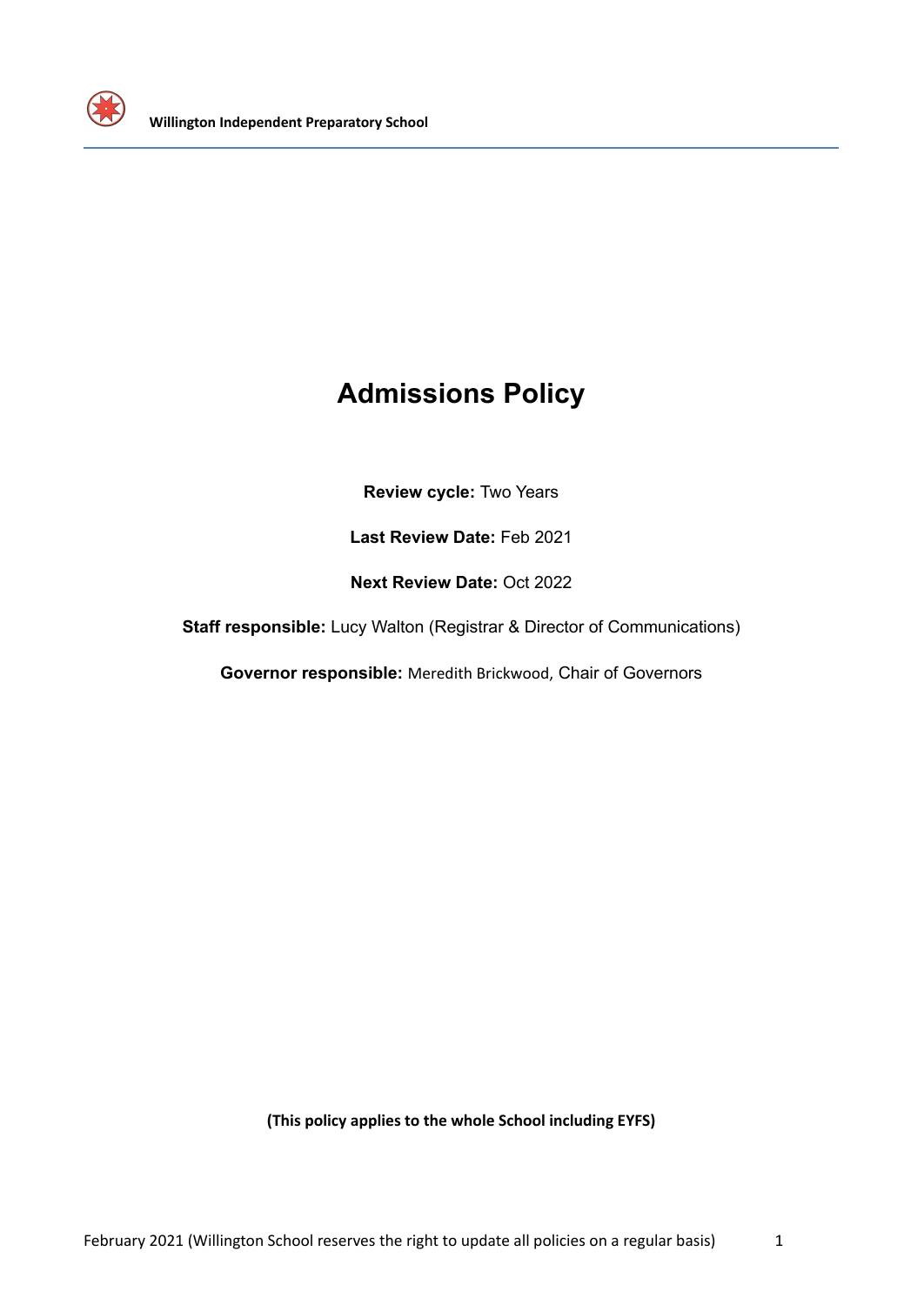

#### **ADMISSIONS POLICY**

#### **GENERAL**

Willington School is an independent preparatory school with around 230 pupils and small class sizes. On 13<sup>th</sup> June 2019, the Governors announced exciting changes for the future of Willington. These comprise:

- 1. From September 2020, Willington will open a co-educational Nursery and will introduce girls into Reception.
- 2. From September 2021, we will become an 11+ school with all pupils leaving at the end of Year 6 to their Senior School.
- 3. By September 2026, we will be a fully co-educational school for pupils aged 3 to 11.

Willington seeks to develop its pupils in a wide range of areas, including physically, personally, morally and culturally, through a broad and balanced curriculum in line with the Willington School motto, 'We learn not for School but for life'.

Families are invited to visit the School, either by booking a private appointment with the Headmaster which, if required, may be an online Zoom meeting, or attending an Open Morning.

It is a requirement of our admissions policy that we meet all families and children before offers of places are given (see Entry Procedure below).

#### **THE ADMISSIONS PROCEDURE – EARLY YEARS**

From September 2021, we are offering the 15 hours Free Entitlement Funding for all eligible pupils from three years old. The hours for this offer are 8.30am to 11.30am from Monday to Friday (three hours daily). Parents are not able to use the funding for education outside these hours. Additional hours each day will be charged according to the current fee for the Early Years. For parents wishing their child to attend for just the 15 hours provided, there will be a limit of three pupil places each academic year. There will be a waiting list for any pupils above this allocation, with siblings given priority and a first-come-first-served basis after that.

From September 2020, most pupils will join the School at the age of 3 into Nursery, or at the age of 4 into Reception with others joining up to the age of 7 into Year 3.

Registration - prospective pupils may be registered for admission at any time after birth. The Registration Form, available online at [www.willingtonschool.co.uk/registration](http://www.willingtonschool.co.uk/registration), should be completed and submitted with the non-refundable Registration Fee of £150.

## **Entry into the Nursery (3+)**

All children registered for the Nursery will be invited to attend a Stay and Play Session, 6 months in advance of their expected start date. The session is led by the Deputy Head of the Pre-Prep and members of the EYFS team. During this session we assess language, social skills and enthusiasm and interest levels. The session allows us to ensure that the child will thrive in our unique environment. As the children are so young, we explain to all prospective parents that no child fails at this age but, as we have excess demand, we have to sift the entry to the best of our ability.

Offers of places will be sent to families following these sessions. We aim to take 16 children into our Nursery. Places will be allocated with the School's co-educational status in mind, and following the return of the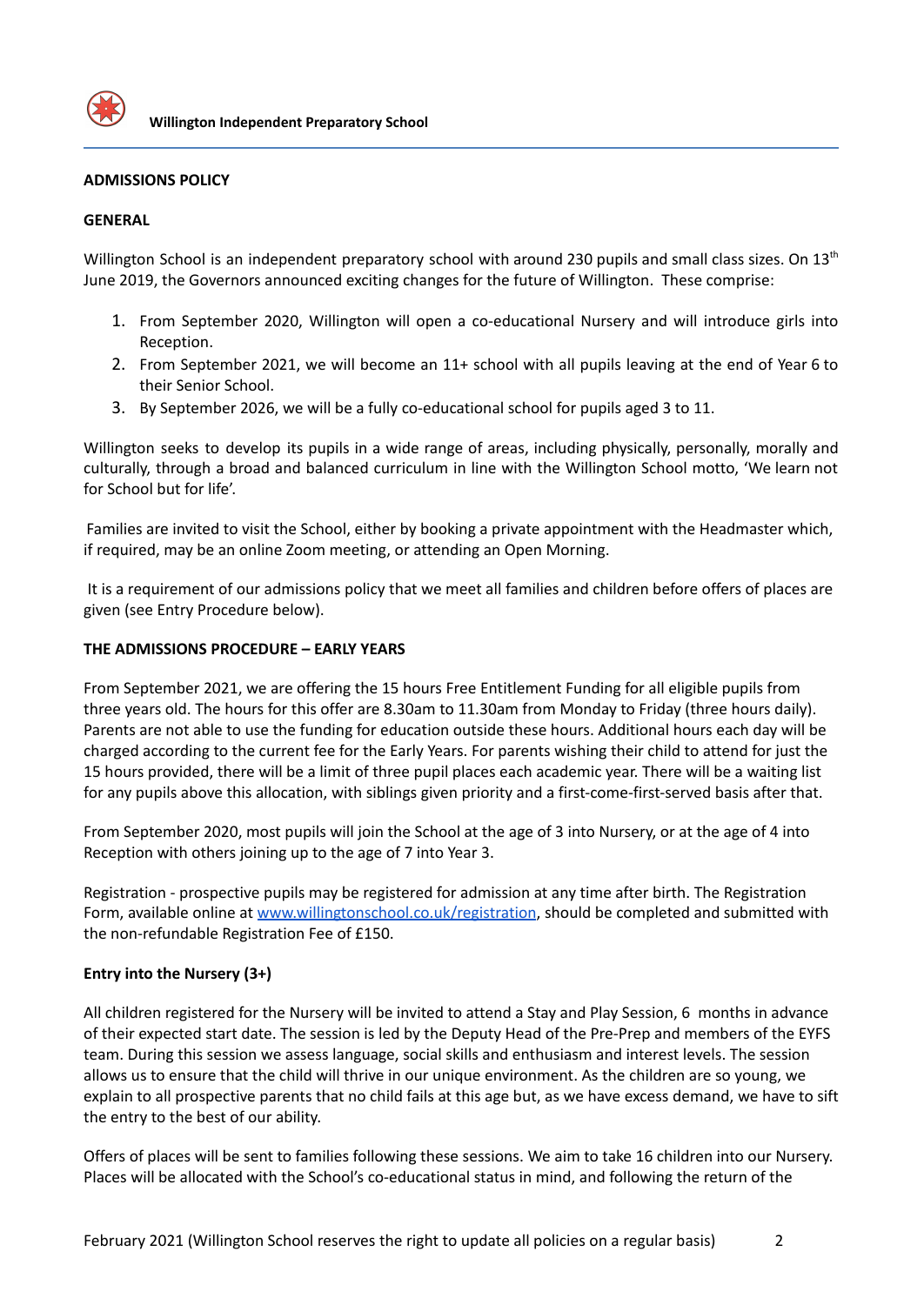

signed Parent Contract and deposit payment (non-refundable if child is withdrawn from the School before joining). Once all available places have been allocated, later applications will be added to a waiting list. Children joining the Nursery are expected to transition to our Reception class, unless under exceptional circumstances.

# **Entry into Reception (4+) for September 2022 onwards.**

All children registered for Reception will be invited to attend a Stay and Play Session, 18 months in advance of their expected start date. The session is led by the Deputy Head of the Pre-Prep and members of the EYFS team. During this session we assess language, social skills and enthusiasm and interest levels. The session allows us to ensure that the child will thrive in our unique environment. As the children are so young, we explain to all prospective parents that no child fails at this age but, as we have excess demand, we have to sift the entry to the best of our ability.

Offers of places will be sent following these sessions. We will typically offer around 20 places into Reception, as children from our Nursery will be automatically enrolled into this year group. Places will be allocated with the School's co-educational status in mind and following the return of the signed Parent Contract and deposit payment (non-refundable if child is withdrawn from the School before joining). Once all available places have been allocated, later applications will be added to a waiting list.

# **ADMISSIONS PROCEDURE - OCCASIONAL PLACES**

Parents looking for places outside the normal entry points of Nursery and Reception should contact Lucy Walton to determine space availability. Academic assessment for occasional places in Year 1 and above is required in order to ensure a prospective pupil can access and benefit from our broad curriculum at an age appropriate academic level. The application and assessment process includes:

- 1. Registration
- 2. Recent report from the present school
- 3. Attendance at a Taster Day/Morning within the proposed cohort
- 4. Satisfactory completion of standardised assessments in both Maths and English
- 5. Confidential pupil reference from present school, confirming satisfactory attitude and conduct on the part of parents and applicant.

Remote assessments may be offered to applicants overseas, or, where circumstances dictate. In order for new joiners to fully participate in our programme of 11+ preparation, we do not accept new pupils to Years 5 and 6, unless under exceptional circumstances.

## **ADMISSIONS PROCEDURE - YEAR 3 (7+)**

Due to the number of applicants for places at 7+, pupils will be invited to attend a formal review morning in the Autumn Term of Year 2 based on the standard application process for occasional places (see above). Pupils will also undertake a team building activity and an interview with a senior member of staff. Places will be awarded on the basis of space availability, assessment results and feedback from members of staff.

## **CLASS SIZES**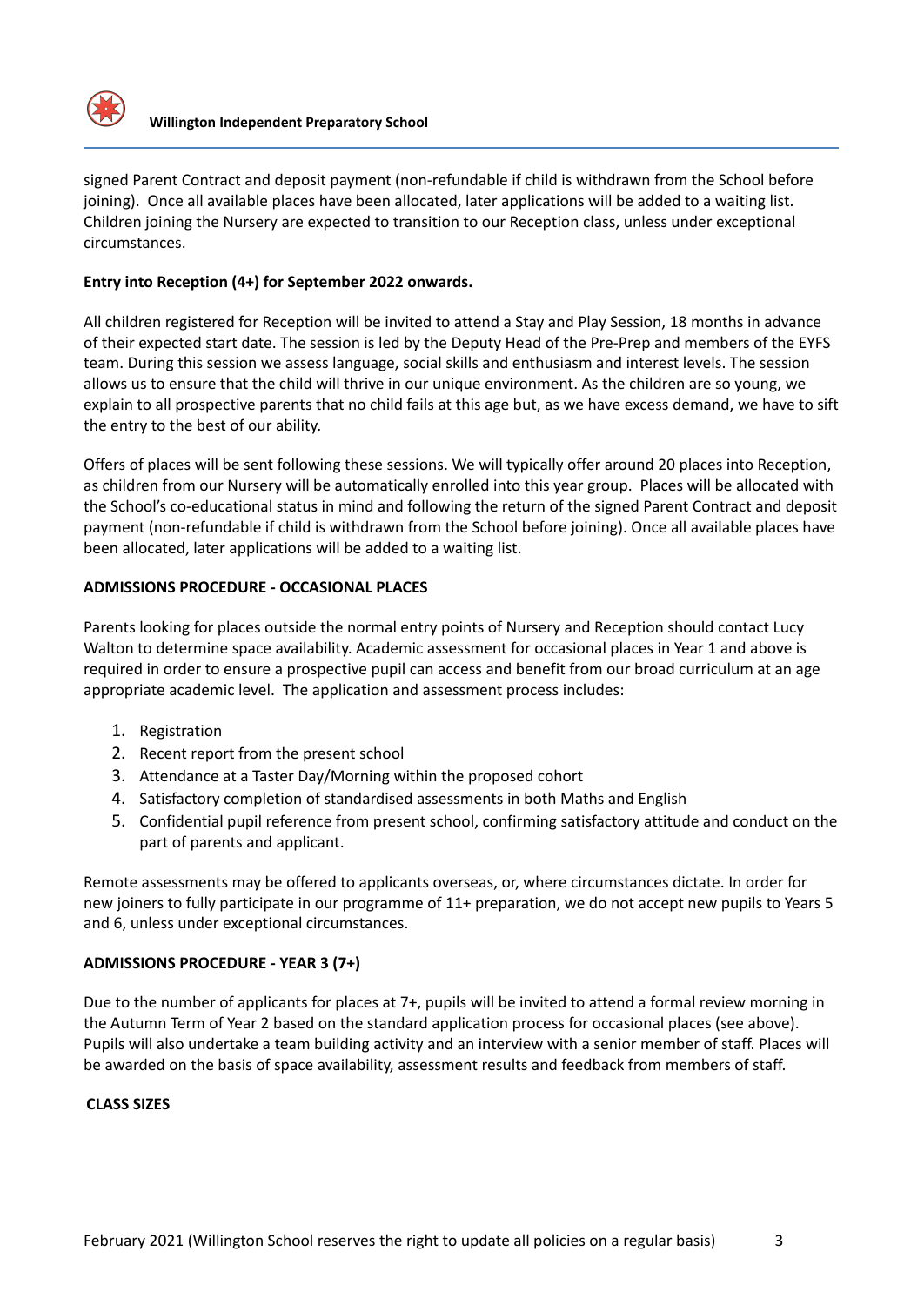

Willington pupils benefit from small class sizes with a preferred maximum of 18. However, in exceptional circumstances the school may make it possible for a class to exceed this if it is deemed to be in the best interests of the children involved.

## **EQUAL TREATMENT**

Willington School is committed to equal treatment for all, regardless of a candidate's race, ethnicity, religion, disability or social background. The School's aim is to encourage applications from candidates with as diverse a range of backgrounds as possible. This enriches our community and is vital in preparing our pupils for today's world. A limited number of means-tested Bursaries are offered in order to make it possible for deserving pupils, whose parents might otherwise be unable to afford the fees, to attend the School. Further details are available from the Bursar on bursar@willingtonschool.co.uk.

#### **SPECIAL EDUCATIONAL NEEDS & DISABILITY, LEARNING SUPPORT & SPECIFIC LEARNING DIFFICULTIES**

We welcome pupils with SEND or Learning Support needs, providing that our Learning Support Department can offer them the support they require. All pupils must meet our admissions criteria and be able to access and benefit from our broad curriculum at an age appropriate academic level.

Relevant reports, such as Educational Psychology or medical reports and school or nursery reports should be submitted at registration for review by the SENCO. Provision will be made, where necessary, for Access Arrangements to be put in place for entrance testing.

#### **ENGLISH AS AN ADDITIONAL LANGUAGE**

We are proud to be a school with a diverse community. To meet the demands of our academic curriculum, pupils must have enough familiarity with English to pass our entrance requirements.

## **OUT OF YEAR**

We expect all pupils to enter our School in the appropriate year with their peers. The year is determined by the age of the pupil on 1<sup>st</sup> September. Therefore, pupils born on 1<sup>st</sup> September will be the oldest in the year group and pupils born on 31<sup>st</sup> August will be the youngest in the year group. Where parents wish to make out-of-year requests, the School will require details of exceptional circumstances and will assess these on a case-by-case basis.

#### **SIBLINGS**

Willington has a strong family ethos. Siblings are offered priority places to the Reception and Nursery, subject to the usual entry requirements being met.

We currently have about 50 younger pupils receiving the sibling discount of 10% of the fees.

## **MEANS-TESTED BURSARIES**

The School offers a limited number of means-tested Bursaries, either for potential pupils whose parents declare in advance that they would otherwise be unable to afford the full fees, or for current pupils whose family circumstances change unexpectedly. Levels of bursary support awarded take into account the family income and assets, the family circumstances and the pupil benefit. In the most extreme circumstances,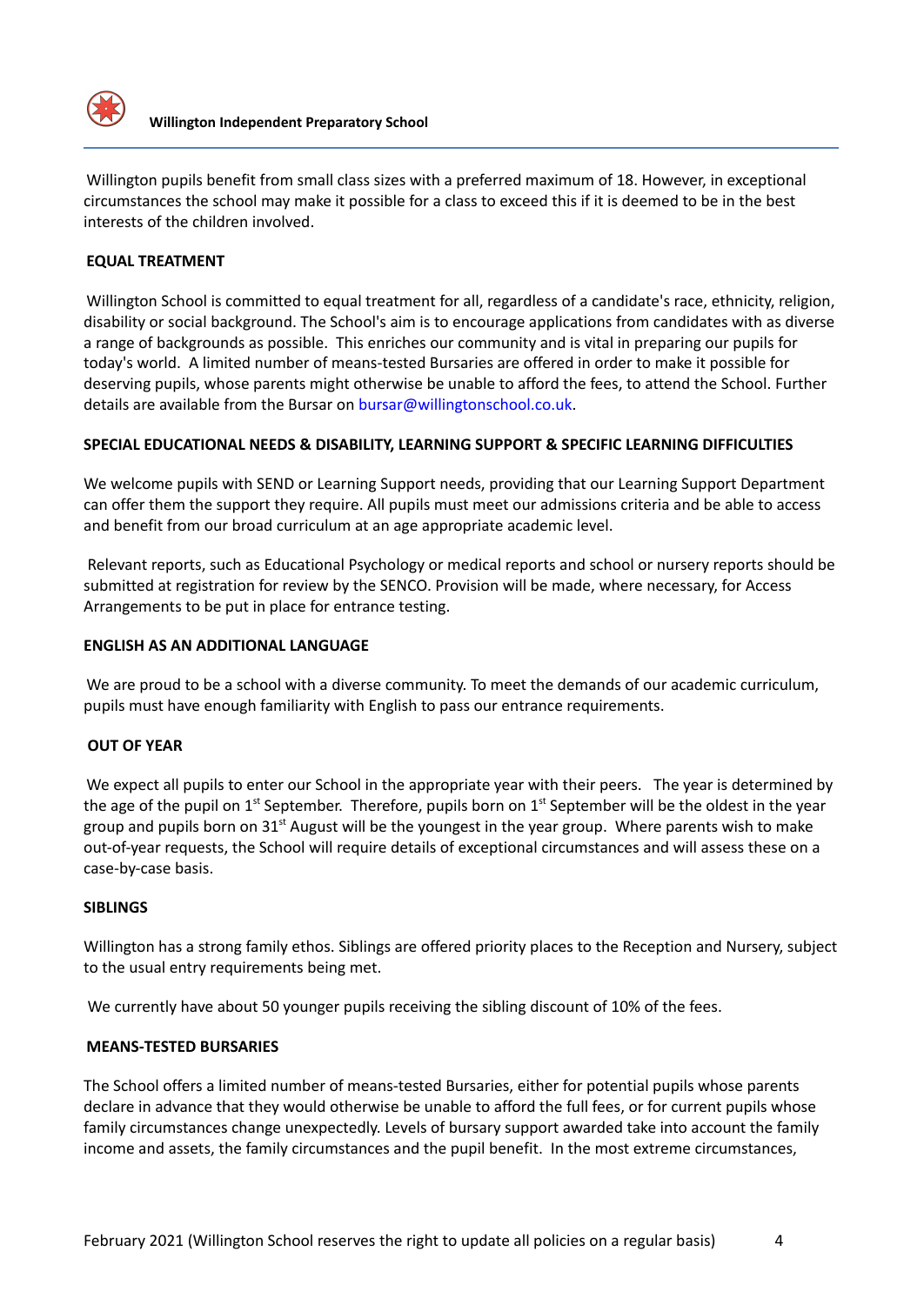

Bursary support can be as much as 100% of the fees. Parents who might need Bursary support should email bursar@willingtonschool.co.uk for an application form.

## **RELIGIOUS BELIEFS**

Although Willington School has Christian roots, the School does not select for entry on the basis of religious belief and it welcomes pupils from all religious backgrounds.